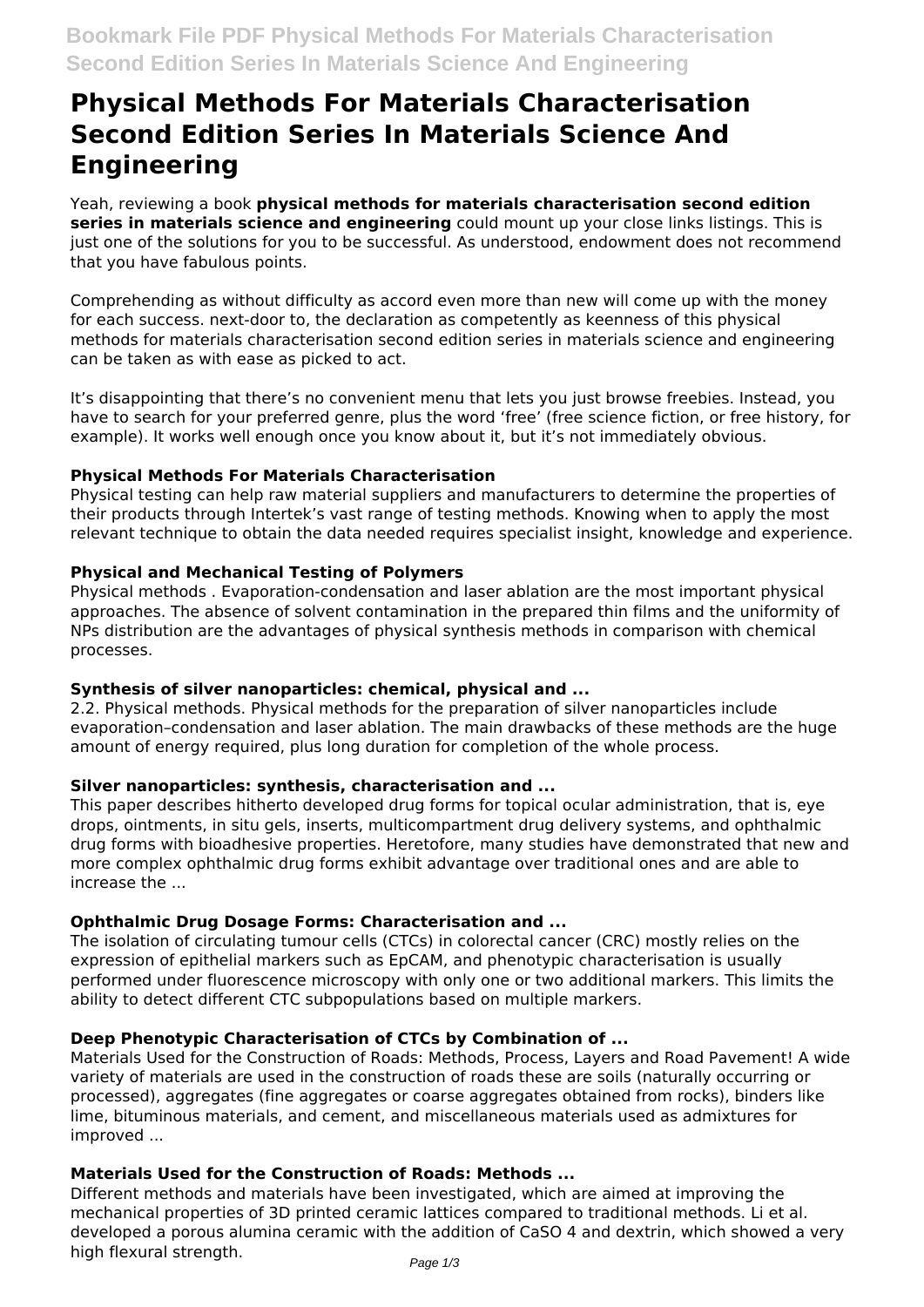# **Additive manufacturing (3D printing): A review of ...**

Heart failure (HF) as a result of myocardial infarction (MI) is a major cause of fatality worldwide. However, the cause of cardiac dysfunction succeeding MI has not been elucidated at a sarcomeric level. Thus, studying the alterations within the sarcomere is necessary to gain insights on the fundamental mechansims leading to HF and potentially uncover appropriate therapeutic targets.

# **Functional and Molecular Characterisation of Heart Failure ...**

Combustion methods have been developed for mass-production of fullerenes, and they are projected to have far-reaching applications in such areas as photovoltaics, water treatment, materials science and optics, and biological applications such as imaging probes and drug carriers (Hendren et al., 2011).

#### **Carbon black vs. black carbon and other airborne materials ...**

Teaching materials and methods  $>$  Literacy and English  $>$  ... Lesson 2: Characterisation and noun groups This lesson will focus on how noun groups provide considerable detail about Mr Twit's appearance and character. Learning intention. We will read Roald Dahl's description of Mr Twit with a focus on noun groups and how these contribute to ...

#### **Lesson 2: Characterisation and noun groups**

Designs, follows and reviews protocols, scientific methods, and departmental procedures. Role and Responsibilities Determination of physical attributes for API's/excipient's using a range of characterisation techniques, including microscopy and both image and laser diffraction particle size.

#### **Material Characterisation Scientist job with Next Phase ...**

microbiological, chemical, physical and organoleptic testing according to risk. The methods, frequency and specified limits shall be documented. Documented RA implied 5.6.1.3 The site shall ensure that a system of ongoing shelf-life assessment is in place. This shall be based on risk and shall include sensory

# **Methods & Models for Conducting Risk Assessments Under the ...**

Contact This will open in a new window. Help This will open in a new window. API This will open in a new window. Legal information This will open in a new window.

# **CSIRO Research Publications Repository**

The vocabularies in different formats, a FISH thesaurus table structure and the latest list of candidate terms added to the thesauri. All the resources here are free to use and do not require FISH membership. Thesauri last updated February 2021 (version 24) Archaeological Objects Thesaurus Originally developed by the Archaeological Objects Working Party and published by …

#### **FISH Vocabularies - About**

Characterisation refers to the calculation of the magnitude of the contribution of each classified input and output to their respective impact categories, and aggregation of the contributions within each category. This is carried out by multiplying the inventoried values by the relevant characterisation factor for each impact category considered.

# **Life Cycle Assessment (LCA) - Europa**

Functional materials are generally characterised as those materials which possess particular native properties and functions of their own. For example, ferroelectricity, piezoelectricity, magnetism or energy storage functions. Functional materials are found in all classes of materials: ceramics, metals, polymers and organic molecules.

# **Functional Materials | Faculty of Engineering | Imperial ...**

or  $= + + +$  Porosity is a measure of the total pore space in the soil. This is measured as a volume or percent.The amount of porosity in a soil depends on the minerals that make up the soil and the amount of sorting that occurs within the soil structure.For example, a sandy soil will have larger porosity than silty sand, because the silt will fill in the gaps between the sand particles.

#### **Pore space in soil - Wikipedia**